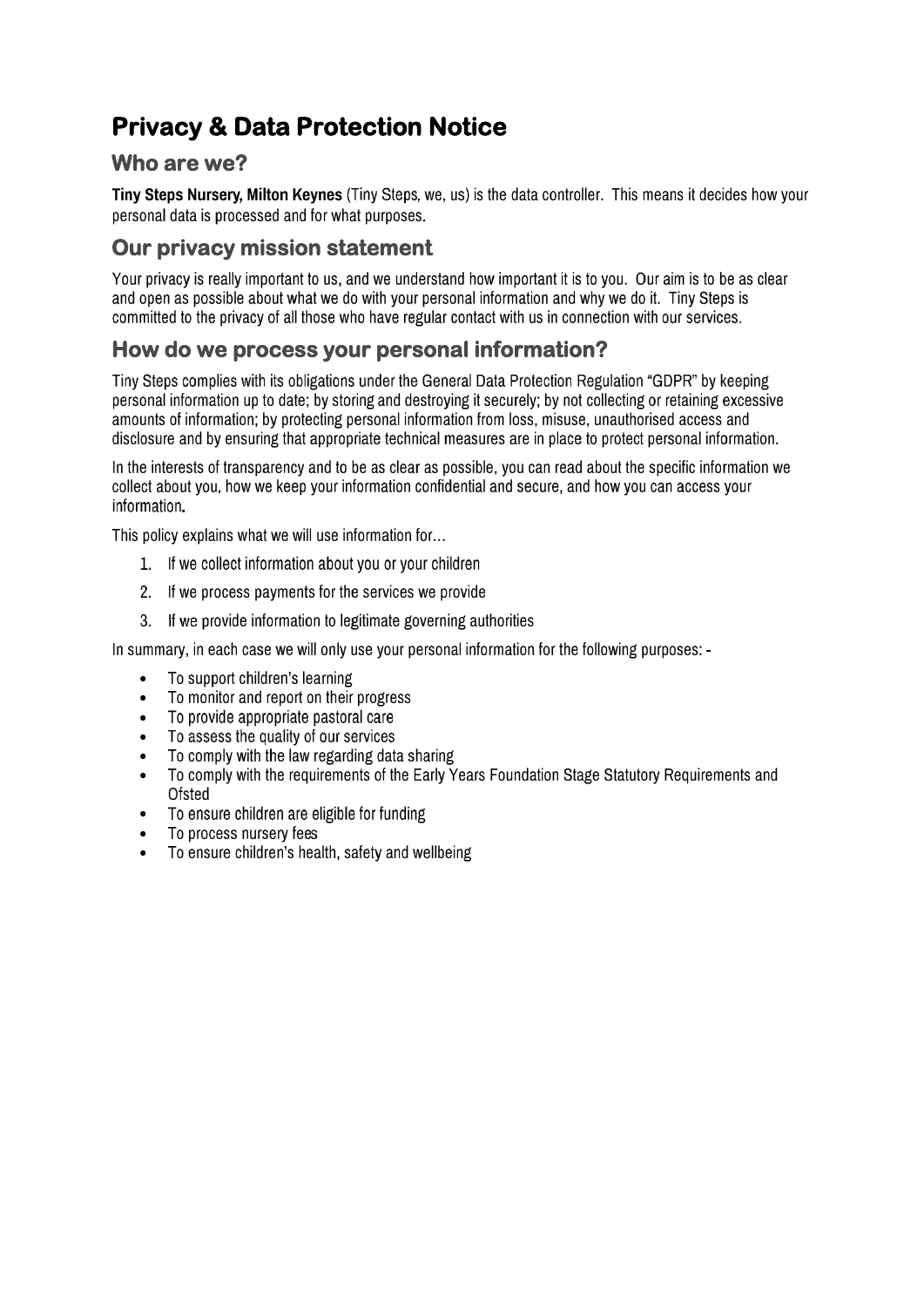# **What is the legal basis for processing your**

We have various scenarios under which we may use your information, and for each have identified a lawful basis, as described below:

- Legitimate interest applies: •
	- Where we maintain and process information about those who use our service o
	- Where you have contacted us independently for information about Tiny Steps. In this context o we will only use your contact details to respond to your enquiry unless you explicitly consent for us to use your information for another purpose.
	- Where we need to communicate with you about: o
		- Nursery events
		- A public-interest matter, for example to let you know if the Nursery is closed due to ▪ bad weather
	- For good governance and accounting, for planning, analysis and developing new services. o
- **Legal obligation applies:** •
	- When you exercise your rights under data protection law and related disclosures. o
	- Where we are required to maintain and report financial/accounting information for up to six o years from the end of the tax year in which a financial transaction was processed.
	- Where we are required to maintain records for safeguarding purposes. o
- **Consent** applies: •
	- $\circ$  Where you register your child's information with us for the purpose of using our services.

#### **Sharing your personal information**

The information we hold about you will be treated as strictly confidential and we will only share your data with third parties with your prior consent, or unless required to do so by law.

#### **How secure is your information?**

Tiny Steps uses a secure management system that is only accessible by authorised staff. We have taken all practical and reasonable technical measures to ensure our administrative and processing activities are secure.

### **How long do we keep your personal information?**

We keep data in accordance with the guidance set out by the GDPR. We endeavour to maintain only data that is relevant, accurate and up to date. We have internal processes to periodically review the data we hold and delete data that is no longer relevant to our purpose for processing.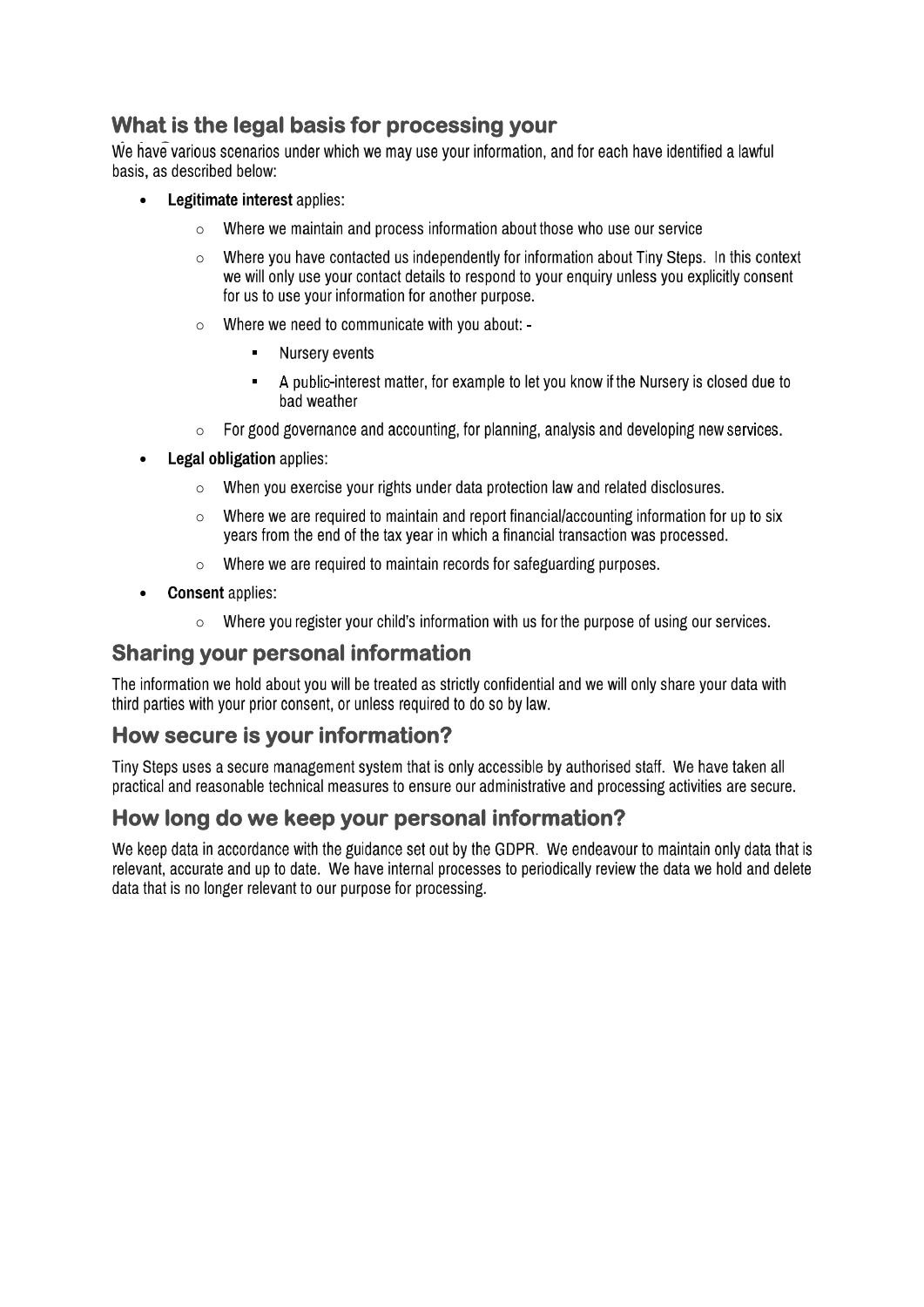# **Your rights and your personal information**

Unless subject to an exemption under the GDPR, you have the following rights with respect to your personal information: -

- **Access to your information:** You have the right to request a copy of the personal information about you that we hold. •
- **Correcting your information:** We want to make sure that your personal information is accurate, complete and up to date and you may ask us to correct any personal information about you that you believe does not meet these standards. •
- **Deletion of your information:** You have the right to ask us to delete personal information about you where: •
	- $\rm _{\circ}$  you consider that we no longer require the information for the purposes for which it was obtained or that we no longer need to retain it in accordance with our statutory obligations;
	- you have validly objected to our use of your personal information see 'Objecting to how we may use your information' below; o
	- our use of your personal information is contrary to law or our other legal obligations. o
- **Objecting to how we may use your information:** Where we use your personal information to perform tasks carried out in the public interest then, if you ask us to, we will stop using that personal information unless there are overriding legitimate grounds to continue. •
- **Restricting how we may use your information:** In some cases, you may ask us to restrict how we use your personal information. This right might apply, for example, where we are checking the accuracy of personal information about you that we hold or assessing the validity of any objection you have made to our use of your information. The right might also apply where there is no longer a basis for using your personal information but you do not want us to delete the data. Where this right is validly exercised, we may only use the relevant personal information with your consent, for legal claims or where there are other public interest grounds to do so. •
- **Withdrawing consent using your information:** Where we use your personal information with your consent you may withdraw that consent at any time and we will stop using your personal information for the purpose(s) for which consent was given. Please contact us in any of the ways set out in the 'Contact information and further advice' section if you wish to exercise any of these rights. •
- **Lodging a complaint:** If you feel we have used your information incorrectly or without lawful basis, or you dispute our lawful basis, you have the right to lodge a complaint with the Information Commissioner's Office (ICO). •

# **Further processing**

If we wish to use your personal data for a new purpose, not covered by this Data Protection Notice, then we will provide you with a new notice explaining this new use prior to commencing the processing and setting out the relevant purposes and processing conditions. Where and whenever necessary, we will seek your prior consent to the new processing.